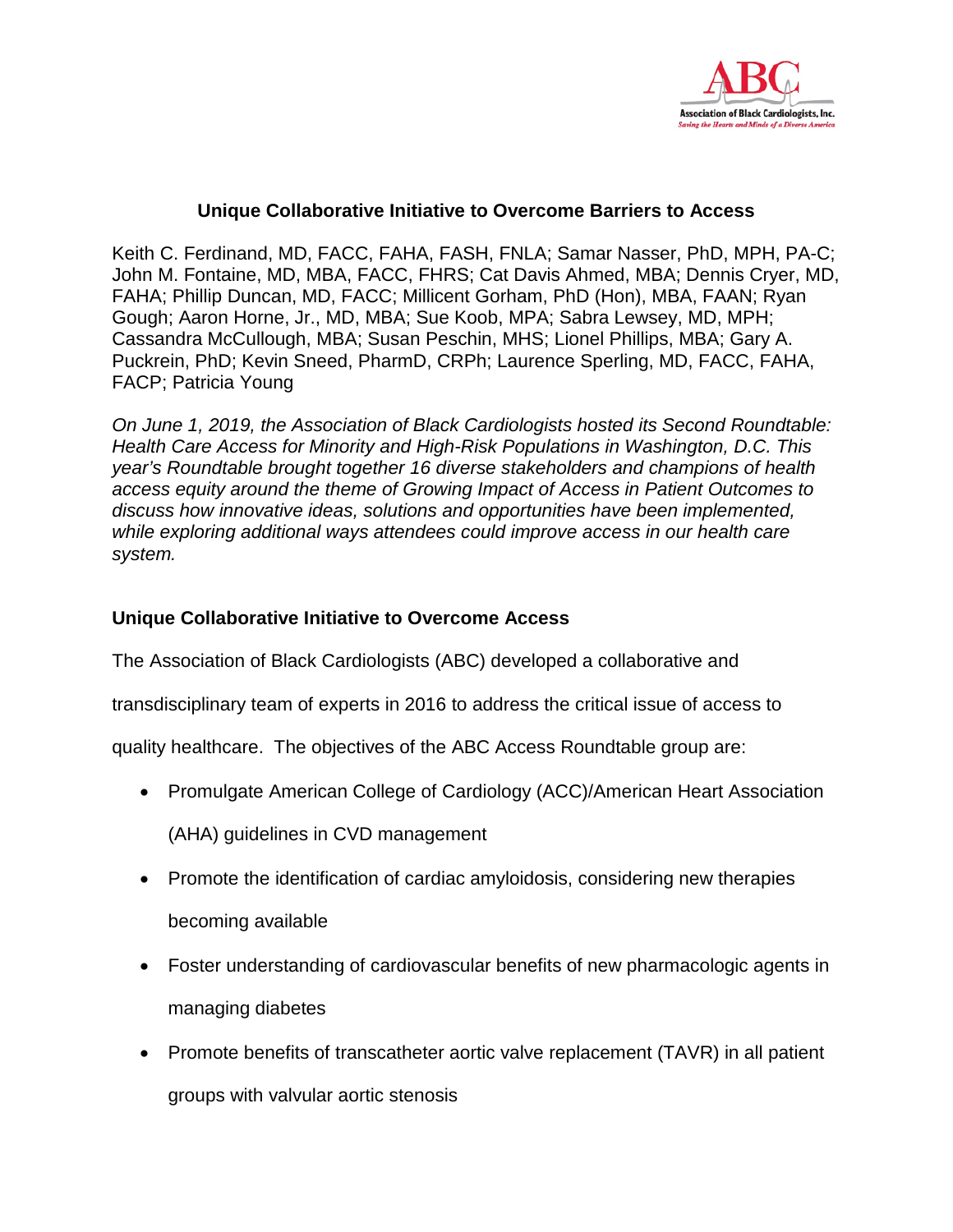

- Continue to recognize geographic maps of disparities in access and outcomes in minorities
- Promote new models of healthcare deliveries that engages and trains all healthcare professions, including pharmacists, nurse practitioners, etc.

The ABC Access Roundtable Group reconvened at the ACC Heart House in Washington D.C., for further discussions and identification of solutions to help address the objectives described above. The Roundtable consisted of experts from a diverse variety of organizations including academia, industry, healthcare team members, advocacy organizations, as well as a patient representative. Ultimately, the goal was to address the issues and formulate potential solutions to the complex and chronic issues related to patient access among minority and underserved populations.

#### **Overview**

Recently, the National Center for health Statistics published the midcourse review of the progress made towards the Healthy People 2020 goals and objectives at the halfway mark to the 10-year initiative (Healthy People 2020 Midcourse Review, 2017). According to data from the Healthy People 2020 Midcourse Review, there are significant disparities in access to care by sex, age, race, ethnicity, education, and family income. These disparities exist with all levels of access to care, including health and dental insurance, having an ongoing source of care, and access to primary care. Although the proportion of persons under age 65 with medical insurance increased from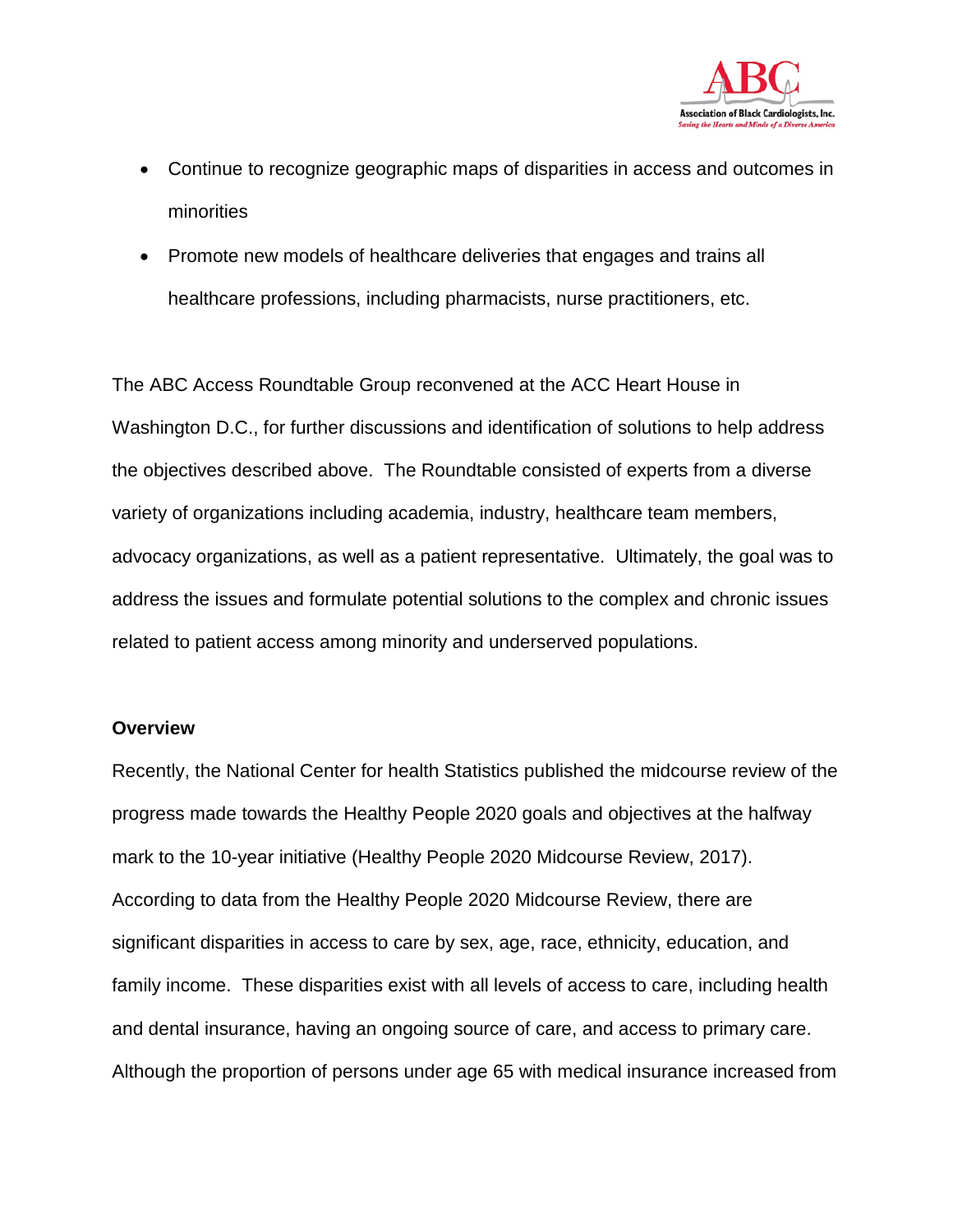

83.2% in 2008 to 86.7% in 2014, there was little to no change (76.3% in 2007 and 76.5% in 2012) in the proportion of persons with a primary care provider. Moreover, the proportion of those who were unable to obtain or who delayed receipt of needed prescription medicines actually worsened from 3.1% in 2007 to 3.6% in 2012. Disparities also exist by geography, as millions of Americans living in rural areas lack access to primary care services due to workforce shortages.

Socioeconomic status (SES) has a sizeable impact on cardiovascular disease (CVD) morbidity, mortality, and medication adherence. Although health disparities in the United States are not limited to race, racial/ethnic disparities are well documented and persistent, with evidence of earlier onset and greater severity of disease at various levels of SES (Ferdinand, 2017). Biological, behavioral, and psychosocial risk factors prevalent in disadvantaged individuals accentuate the link between SES and CVD. According to Schultz and colleagues, there are four measures that have been consistently associated with CVD in high-income countries: income level, educational attainment, employment status, and neighborhood socioeconomic factors (Schultz, 2018). In order to impact disparities in health, a multilevel, collaborative approach must be integrated with a focus upon identifying those communities and populations at greatest risk and successfully applying resources toward these groups, improving access to quality health care, increasing cultural competence, and revamping medical education. For instance, the geographic distribution of preventable death from CVD and stroke was skewed with significantly higher death in southeastern states. The higher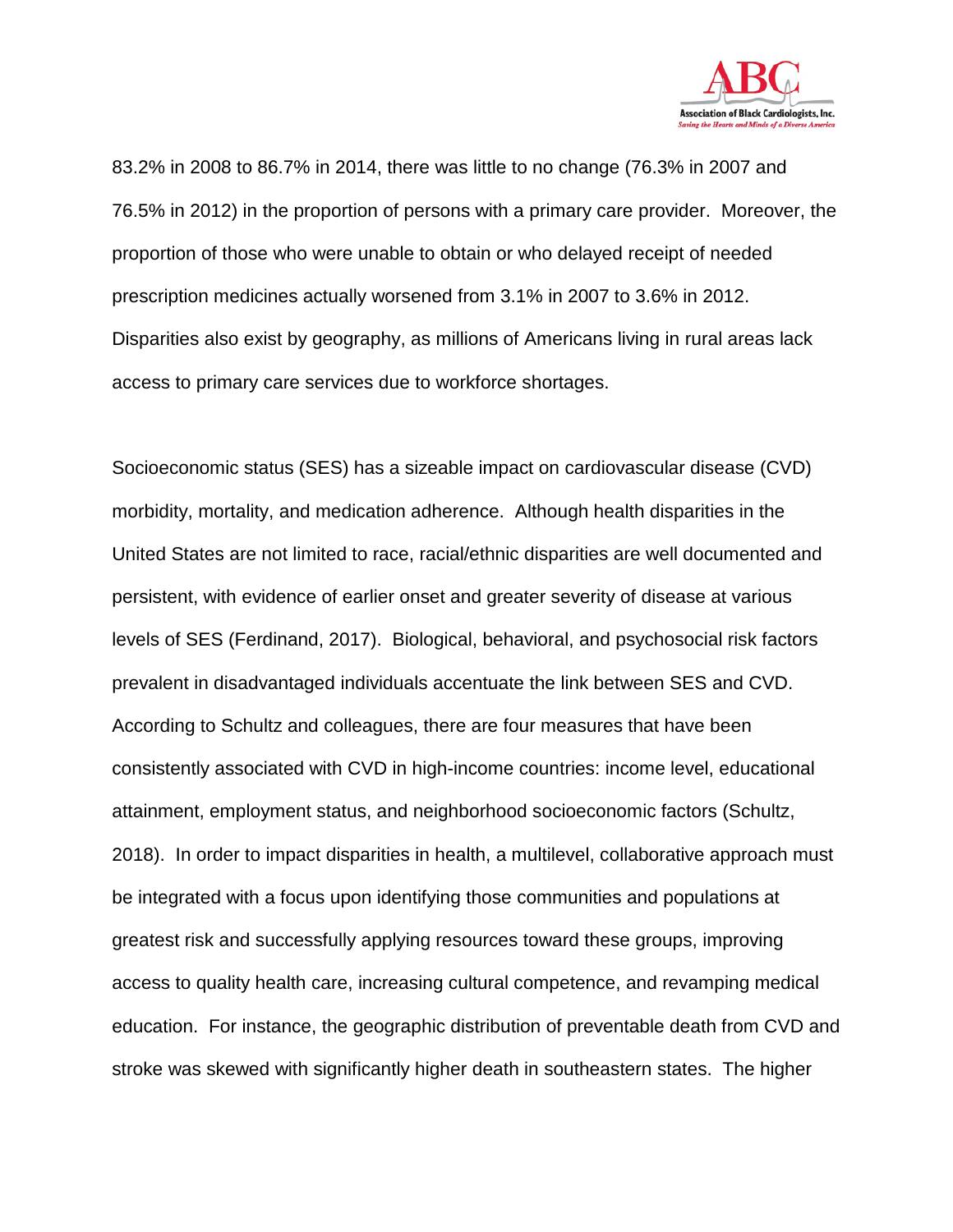

preventable mortality in these areas was driven primarily by adverse social determinants of health and correlated with Centers for Disease Control and Prevention socio-environmental maps of poverty, unemployment, education, and lack of health insurance. Recently though, the Affordable Healthcare Act provided an avenue for access to health insurance especially for those with chronic conditions, which appeared to reduce financial barriers to care and increase treatment rates (Mulcahy AW, 2016). Additionally, by controlling CV risk factors in the high-risk population, the result is the "best buy" or "biggest bang for the buck". By identifying the communities in the greatest need, there needs to be an investment in these communities (i.e., implementation of low-cost programs that can make a difference, Barbershop Study). To close the loop, aggressive treatment of comprehensive CV risk factors and incorporation of newer antihyperglycemic agents into routine clinical practice must be undertaken. Another measure to improve access to health care would be "task shifting", the redistribution of health care management from the physician to non-physician team members (i.e., physician assistants, nurse practitioners), as well as team approaches to care involving all health care team members (i.e., clinicians, pharmacists, nurses, etc.). Finally, the integration of SES into the traditional CVD risk prediction models may allow improved management of individuals with high risk by stratification and intensification of the evidence-based guidelines.

### **Perspectives: Identification of Potential Solutions**

### Medication Therapy Management (MTM)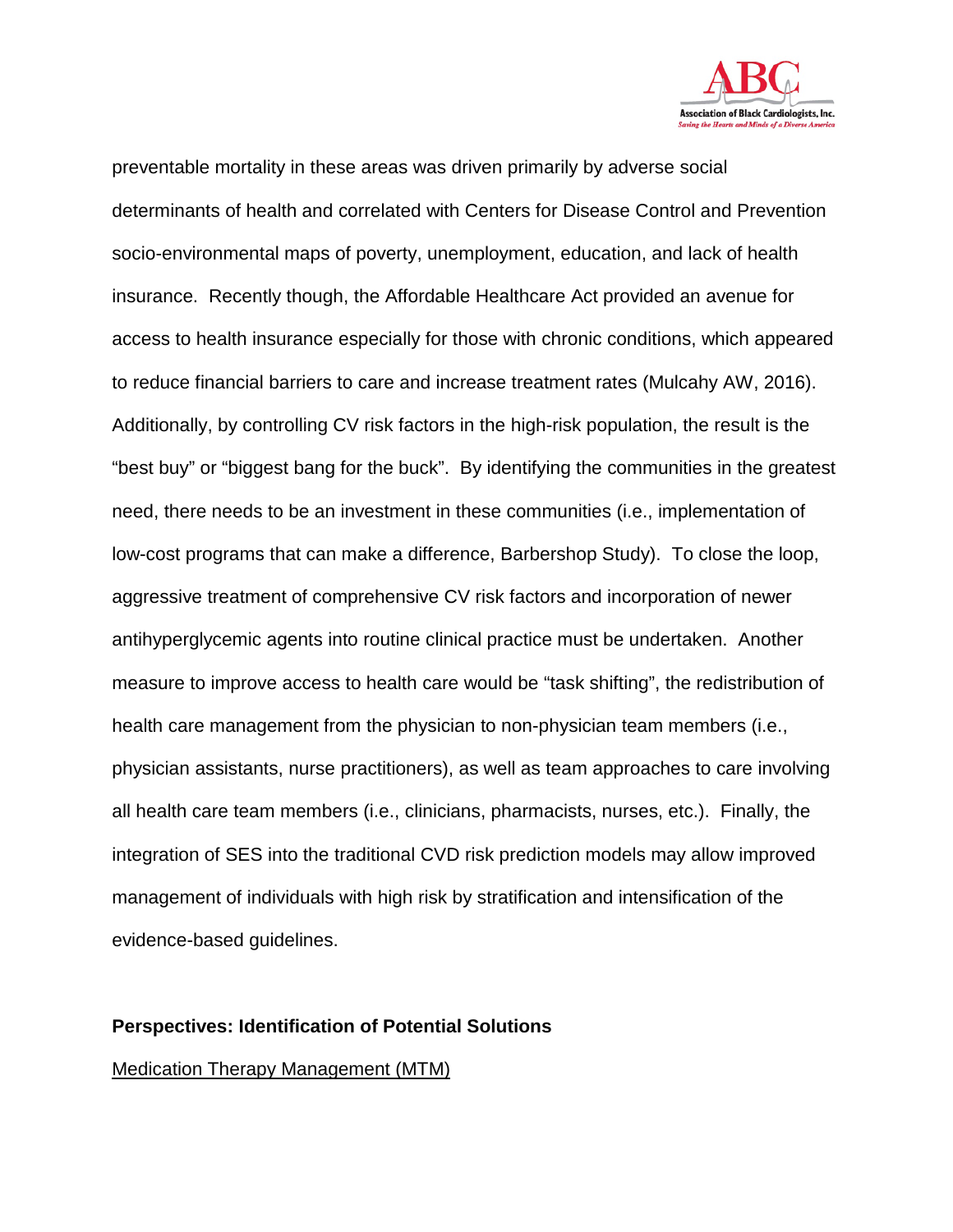

Medication Therapy Management (MTM) became a formal requirement for Medicare Part D over fifteen years ago and involves a range of services provided to individual patients to optimize therapeutic outcomes (help patients get the most benefit from their medications) and detect and prevent costly medication problems. To ensure the best therapeutic outcomes for patients, MTM includes services provided by health care team members, including pharmacists. There are five core elements included in MTM: medication therapy review, a personal medication record, a medication-related action plan, intervention or referral, and documentation and follow-up. Problems may include medications not being used correctly, duplication of medications, unnecessary medications, and the need for medication(s) for an untreated or inappropriately managed condition; in-depth, medication-related education, consultation, and advice provided to patients, family and/or caregivers to help assure proper use of medications; collaboration with the patient, physician, and other health care team members to develop and achieve optimal goals of medication therapy. MTM is especially effective for patients with multiple chronic conditions (3 or more), complex medication therapies (7-8 medications), high prescription costs (drug costs >\$3,919/year), and multiple prescribers. Evidence demonstrates that MTM programs reduce the risk of CV events by about 50% (Bunting, 2008). Moreover, physicians observe that MTM helps with patient outcomes (i.e., hospitalization rates, safety (drugs to be avoided in the elderly, ACEI/ARB use in patients with hypertension and diabetes, etc.), and clinical outcomes (LDL control, A1C control, medication adherence, etc.), as well as high patient satisfaction (Ai AL, 2014).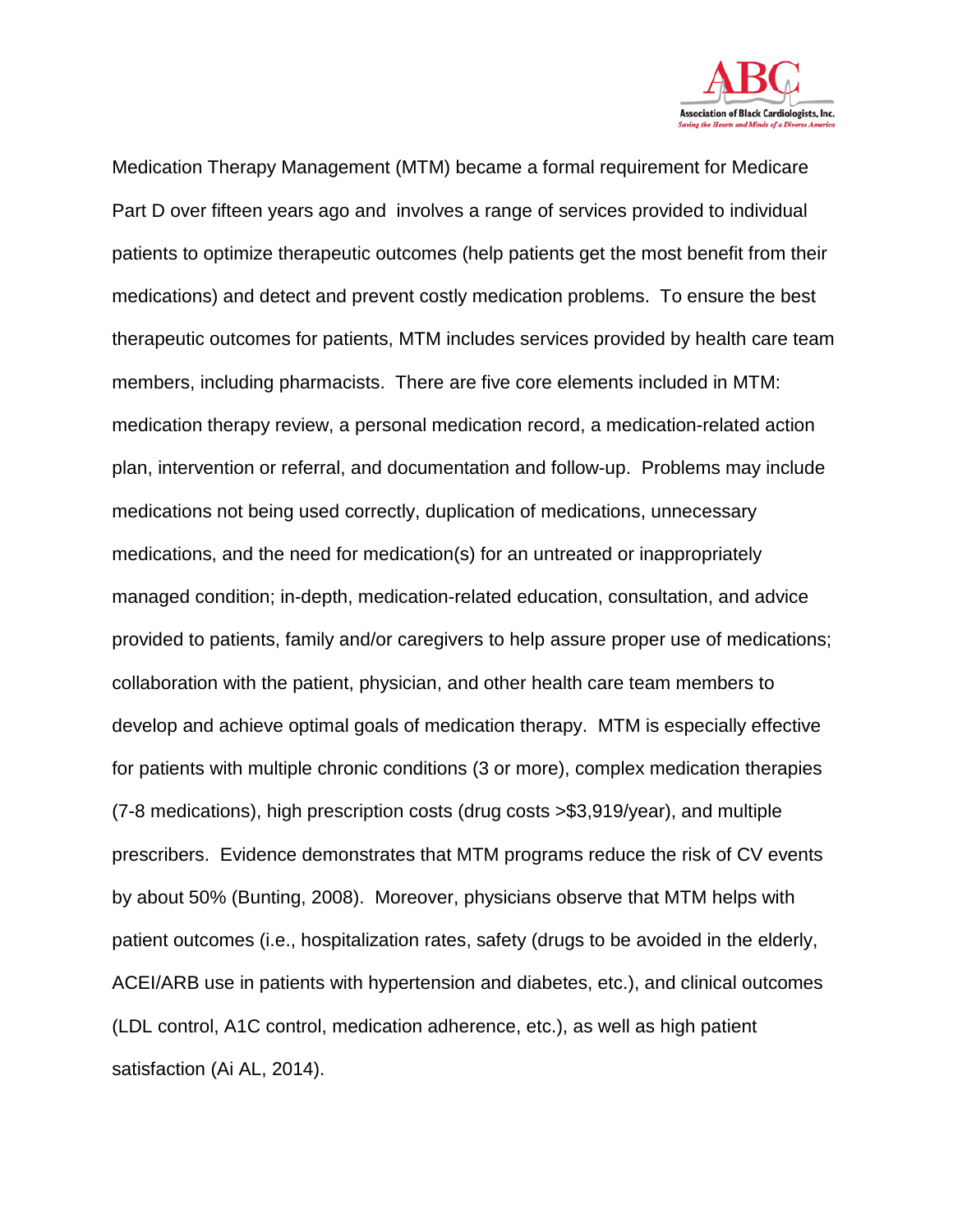

#### Evaluate Communities and Expose Disparities According to Zip codes

One method used to optimize care initiatives within diverse populations is spearheaded by the National Minority Quality Forum (NMQF). The NMQF collects data on performance measures that report on how well individuals or communities are functioning. The Forum has developed a comprehensive database comprised of more than 5 billion patient records, which it uses to define disease prevalence, costs, and outcomes for demographic subpopulations at the zip code level. Health equity is a function of community-based collaborative networks. When these networks operate sub-optimally they contribute to health disparities. The goal is the existence of an equilibrium of conditions to preserve high-quality life. The NMQF develops maps to provide a method to visualize data to help expose predictive patterns so that resource management could be improved at a population level. For example, assessing a community by zip code provides an opportunity to evaluate community support, number of visits to the provider, and even availability of primary care physician. The concept that outcome numbers are not an accident and by omission, we are allowing people to die; thus, by stepping into communities to evaluate outcomes we can shift from "accountable care" to high-quality health care after instilling deep collaborations within communities.

#### Claims Data Maps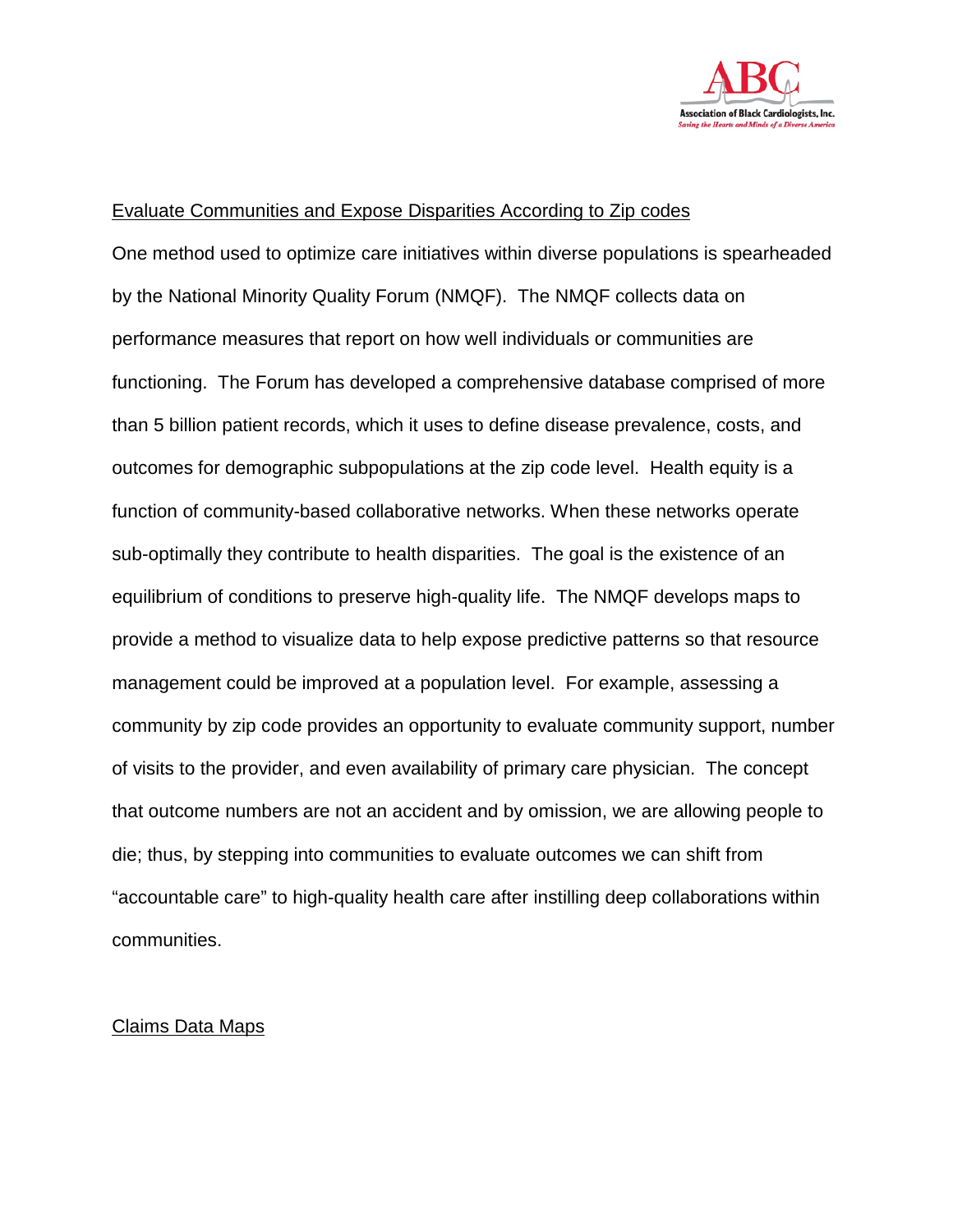

The Partnership to Advance Cardiovascular Health (PACH) works towards advancing public policies and practices that result in accelerated innovation and improved cardiovascular health for cardiac patients. PACH addresses structural access barriers (i.e., prior authorization) and utilizes multiple methods to ensure access to appropriate prevention and treatment options for everyone. For instance, PACH is involved in patient advocacy and partners with members and patients to present expert podcasts or YouTube informational videos. One such method used to assess access to medications is via the Claims Data Map which is an interactive access map which presents geographical data on claims filtered by race with CV risk factors to screen for access to PCSK9 inhibitors.

Additionally, the Prior Authorization Work Group for the Association of Black Cardiologists Access to Care initiative developed resources to help cardiology practices better respond to the administrative needs of the current prior authorization process and improve patient access to appropriate, evidence-based therapies, specifically for underserved minority patients.

#### Helping Individuals with Cardiovascular Risk Factors

Prevention is equivalent to high value care. For example, by improving the diagnosis of conditions such as familial hypercholesterolemia [FH], effective treatment can be initiated thus improving the underutilization that has been documented among adults diagnosed with this condition (deGoma EM, 2016). Recently, Amrock and colleagues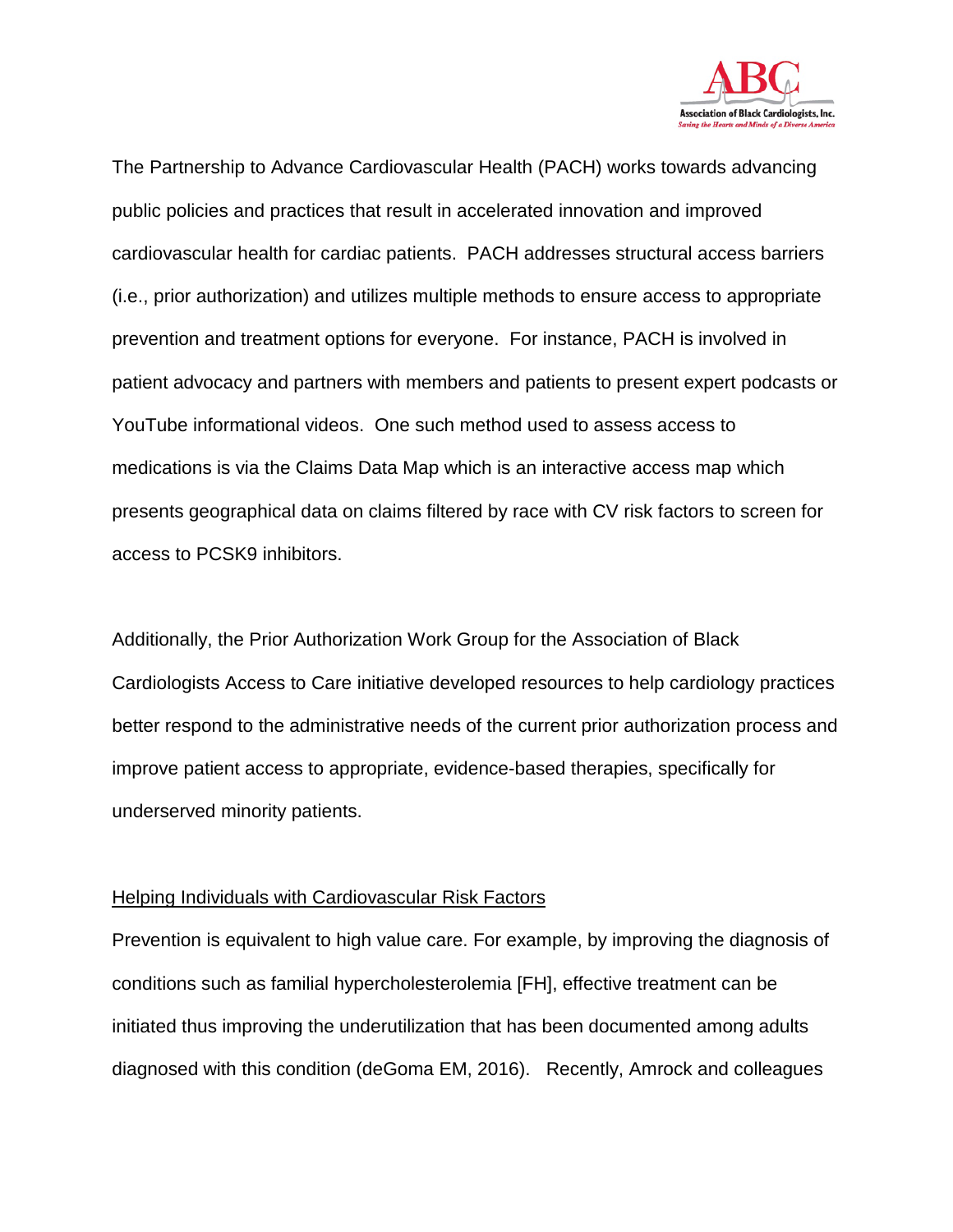

demonstrated that health disparities contribute to the undertreatment of FH patients in the U.S. Gender disparity was prevalent as women were less likely than men to receive statin therapy (OR, 0.60, 95% CI, 0.50–0.73) and less likely to receive a high-intensity statin (OR, 0.60, 95% CI, 0.49–0.72). The low-density lipoprotein cholesterol (LDL-C) goal also varied by race/ethnicity, with Asians and blacks being less likely to achieve LDL-C levels <100 mg/dL (Asians, OR, 0.47, 95% CI, 0.24–0.94; blacks, OR, 0.49, 95% CI, 0.32–0.74), when compared to whites (Amrock, 2017).

### Access to Transcatheter Aortic Valve Replacement (TAVR)

Despite the increased utilization of TAVR in the U.S. and the concomitant reduction in mortality particularly for these patients deemed inappropriate for open surgical therapy, the number of procedures remain abysmally low for African Americans and other minorities. The percentage of African American patients who received TAVR from 2012 to 2015 remained disparate at 3.8% compared to 93% in whites (Holmes DR, Jr, Nishimura RA, Grover FL, 2015). Interestingly, this disheartening statistic is not solely due to an increased concentration of TAVR centers in communities with high population densities of Caucasians. Notably, on March 26, 2019, the Centers for Medicare & Medicaid Services (CMS) proposed reimbursement coverage for TAVR to treat symptomatic aortic stenosis according to the Food and Drug Administration-approved indication. Moreover, the TAVR Medicare Evidence Development and Coverage Advisory Committee (MEDCAC) panel acknowledged that there is an under diagnosis and treatment of aortic stenosis in the AA population regardless of the aortic valve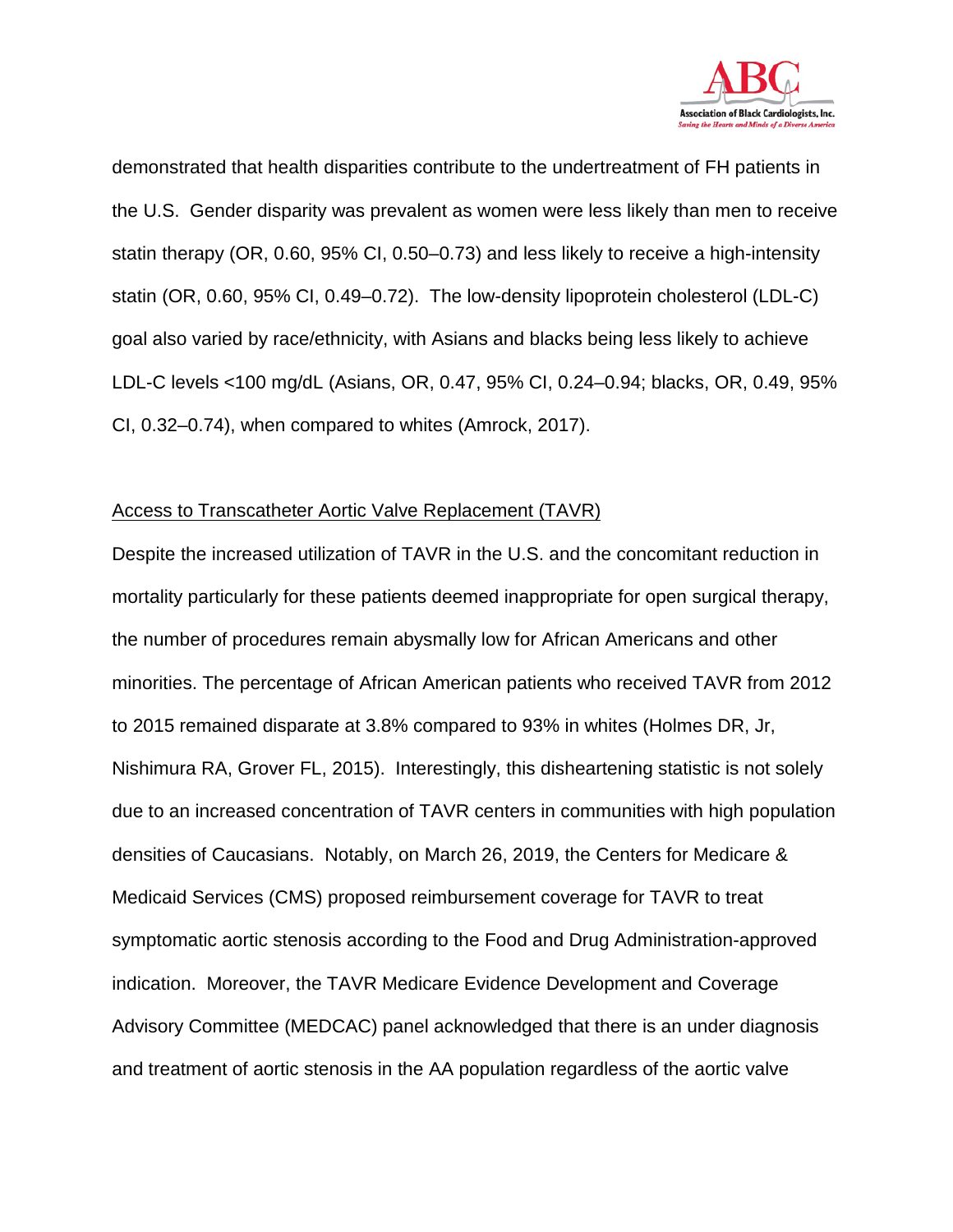

therapy approach (e.g., SAVR, TAVR, etc.). In order to provide appropriate patient access while ensuring hospitals reduce unintended barriers to TAVR, CMS proposed changes introducing increased flexibility to the heart team and hospital volume requirements, as well as, expiration of hospital volume requirements for established TAVR programs. As a future initiative, strengthening the understanding of patient barriers to TAVR use and utilizing that information to inform awareness campaigns directed toward patients and physicians for shared decision-making is a priority. Additionally, given the geographical barriers that are demonstrated, there must be increased access to clinicians offering the full range of treatment options to allow all patients the opportunity to undergo the options for lower risk procedures.

#### Access Considerations for a Diverse Population

According to Wu and colleagues, in 173 heart failure (HF) patients, both African American race/ethnicity and poor financial status were associated with poor outcomes (*p*< 0.005) in patients at baseline (Wu, 2017). Heart failure patients who were AA with lower financial status reported engaging in fewer self-care maintenance behaviors than those with higher financial status than Caucasian HF patients. African Americans with lower financial status had a four- to six-times higher risk of experiencing cardiac events compared to patients who were Caucasian with higher financial status before and after controlling for covariates. Access to pharmacologic and advanced therapies may be part of the challenge, however there are also systems barriers, where medications are not on formulary for patients to receive. For instance, when BiDil is not on an inpatient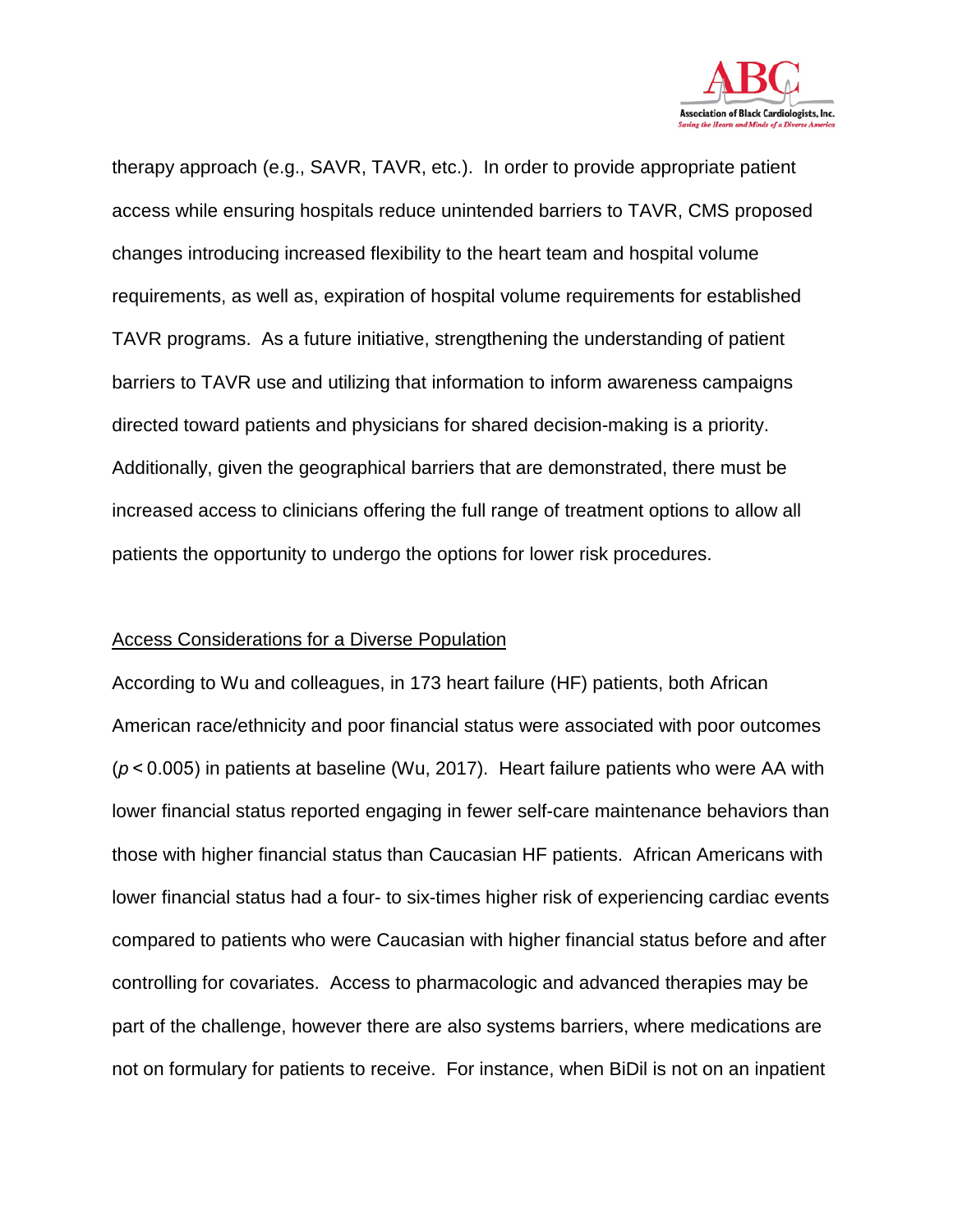

formulary, but is covered as an outpatient, this can lead medication errors and or unnecessary interruptions in therapy. Despite outpatient formulary availability, it is often not the preferred first line option, thus having a prohibitively high copay. Many patients are unaware of specific medications that may be uniquely beneficial.

# **Commitment to Action: Action Items to Overcome CVD Disparities**

- 1. Access versus Coverage
	- Services and therapy versus coverage: The patient may have medication coverage, but may not have 100% coverage (high co-pay)
- 2. Patient advocacy—activating local voices, and incorporating the patient in the decision-making process
- 3. Learning institutions must focus on educating faculty, staff and students on cultural competency training
- 4. Champions in underserved areas—Partnerships across all races
	- a. Op-eds, videos, education initiatives
- 5. Incorporate a check list/tool to assess if the patient is on appropriate therapeutic medications according to guidelines
- 6. Education
	- a. Electronic clinical tools embedded in the electronic health record (EHR) to provide updated educational information for patients, linked to their diagnosis with additional therapeutic options
	- b. Educational CME programs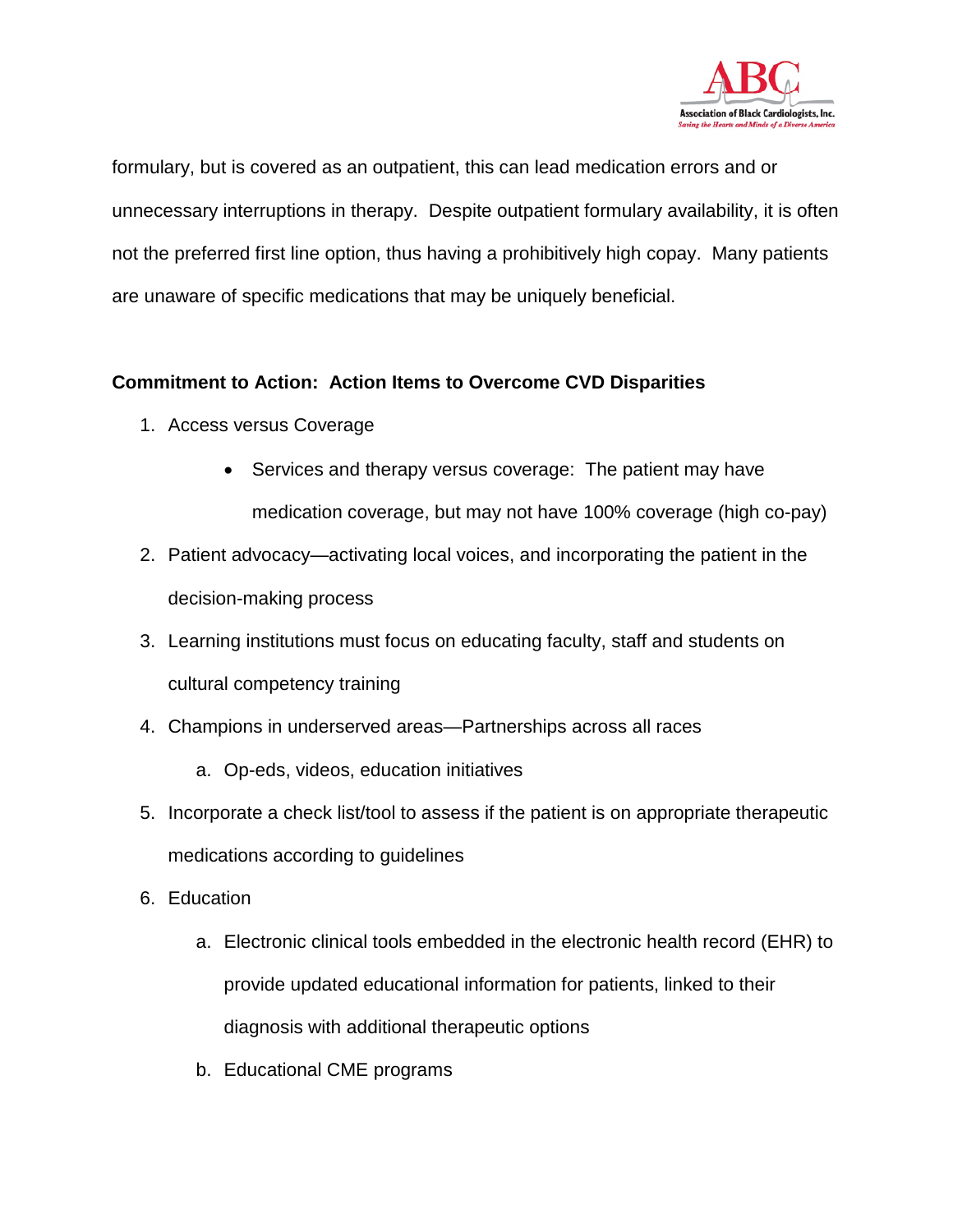

- 7. Patient population advertisement—incorporation of social media series podcast
- 8. Physician advocacy and organizations incorporating patient voice for shared decision-making
- 9. Supporting out-of-pocket limit—addressing the issues for out-of-pocket costs.
	- a. Out-of-pocket costs for prescription medications should be spread more evenly throughout the benefit year.
	- b. Out-of-pocket costs for prescription medications should be capped through the use of monthly and/or annual limit.
- 10.Policy tools with coverage affect access (HHS)
- 11.Establish Disparity Health Initiative (just as CMS and administration developed the Rural Health Initiative)
- 12.Clinicians are not prescribing per evidence-based guidelines. Initiate an educational series on streamlining care and integrating the guidelines when treating patients.
- 13.Patient-Centric campaign around Structural Heart Disease (SHD), CME-focused on how to treat (SHD):
	- a. 35% refusal of TAVR secondary to distrust, must be addressed
- 14.Partner with ABC on HF and TAVR community-based monitor
- 15.Policy—Reason why CMS can do demonstration in TAVR—Must be fixed, the CMS "common rule" that they can do
- 16.Economic—Collaboration with payers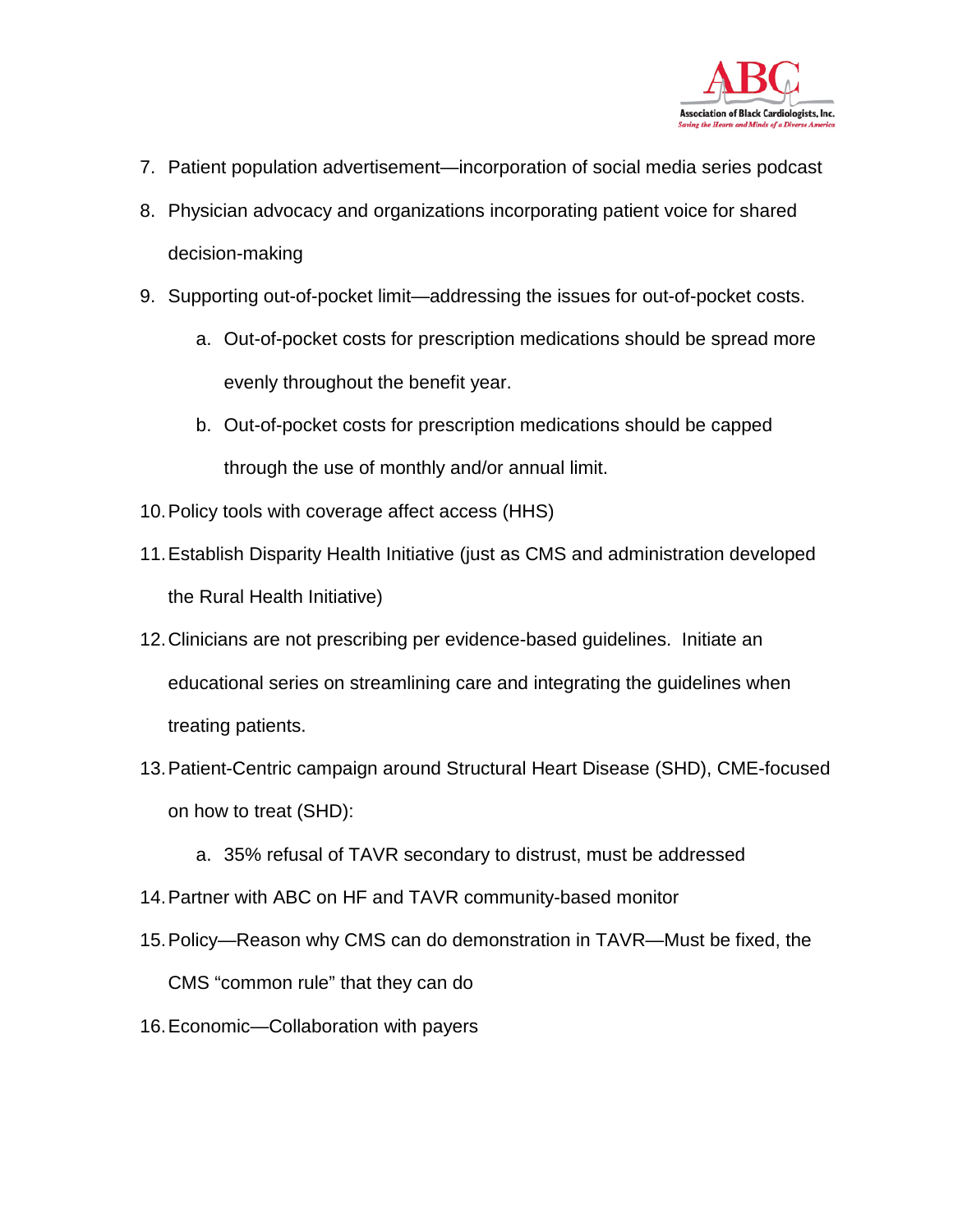

- 17.Structural—Engaging the public by involving health care consumers to maintain patient involvement throughout the course of the process to improve the quality of outcomes.
	- a. Promote a culture change in the development and delivery of services.
	- b. Engage the public in formal structures such as steering committees or that enable patients to set the agenda, develop shared mission and purpose statements, and participate in all/most stages of health care planning, administration, and evaluation. Development of educational materials and tools with public involvement. Additional examples may include, group discussions, peer interviews, questionnaires, etc. which provide patients with a stronger voice in the discussion and process and potentially even introduce debriefing to provide feedback for additional input.
- 18.Value-based care = Quality/COST
- 19.Hierarchy of Data, space on disparities
	- a. Demonstration project or compassionate use looking at data on TAVR and HF (check readmission/mortality)
		- i. SHD Advisory group of experts—consulting services to the community
		- ii. HF, readmission/mortality areas, prioritize geographical areas and find etiology of readmission.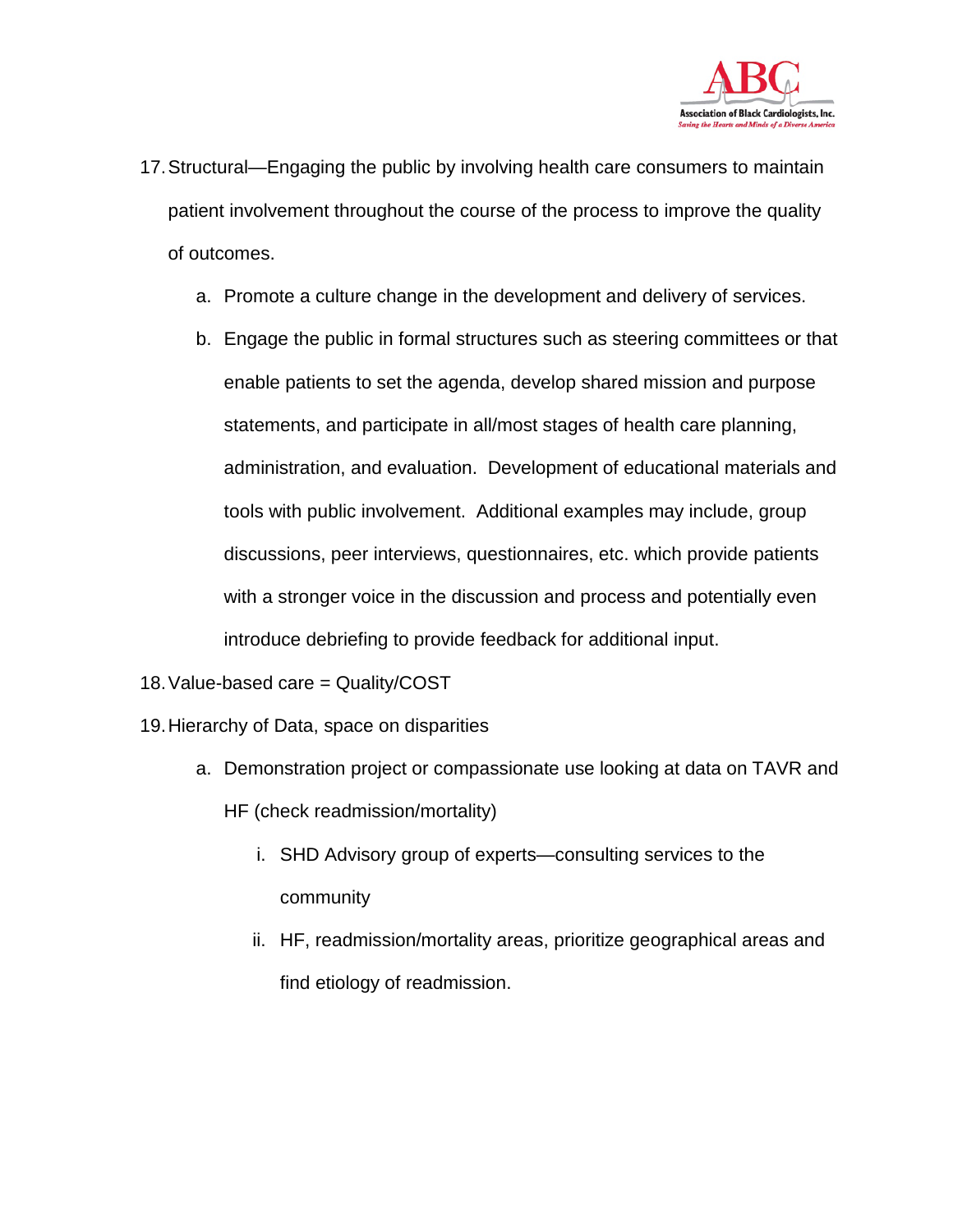

20.National Minority Data—obtain input on how to address disparities, potentially

collaborate with the National Institute on Minority Health and Health Disparities

on outreach to the disparate population.

References:

Healthy People 2020 Midcourse Review. U.S. DEPARTMENT OF HEALTH AND HUMAN SERVICES Centers for Disease Control and Prevention National Center for Health Statistics. January 2017, DHHS Publication No. 2017–1042

Ferdinand KC, Yadav K, Nasser SA, Clayton-Jeter HD, Lewin J, Cryer DR, Senatore FF. Disparities in hypertension and cardiovascular disease in blacks: The critical role of medication adherence. J Clin Hypertens (Greenwich). 2017 Oct;19(10):1015-1024.

Schultz WM, Kelli HM, Lisko JC, Varghese T, Shen J, Sandesara P, Quyyumi AA, Taylor HA, Gulati M, Harold JG, Mieres JH. Socioeconomic status and cardiovascular outcomes: challenges and interventions. Circulation. 2018 May 15;137(20):2166-78.

Bunting BA, Smith BH, Sutherland SE. The Asheville Project: clinical and economic outcomes of a community-based long-term medication therapy management program for hypertension and dyslipidemia. J Am Pharm Assoc (2003). 2008;48(1):23-31.

Ai AL, Carretta H, Beitsch LM, Watson L, Munn J, Mehriary S. Medication therapy management programs: promises and pitfalls. Journal of Managed Care Pharmacy. 2014 Dec;20(12):1162-82.

Mulcahy AW, Eibner C, Finegold K. Gaining coverage through Medicaid or private insurance increased prescription use and lowered out-of-pocket spending. Health Aff. 2016;35:1725–1733.

Degoma EM, Ahmad ZS, O'Brien EC, Kindt I, Shrader P, Newman CB, Pokharel Y, Baum SJ, Hemphill LC, Hudgins LC, Ahmed CD. Treatment gaps in adults with heterozygous familial hypercholesterolemia in the United States: data from the CASCADE-FH registry. Circulation: Cardiovascular Genetics. 2016 Jun;9(3):240-9.

Amrock SM, Duell PB, Knickelbine T, Martin SS, O'Brien EC, Watson KE, Mitri J, Kindt I, Shrader P, Baum SJ, Hemphill LC. Health disparities among adult patients with a phenotypic diagnosis of familial hypercholesterolemia in the CASCADE-FH™ patient registry. Atherosclerosis. 2017 Dec 1;267:19-26.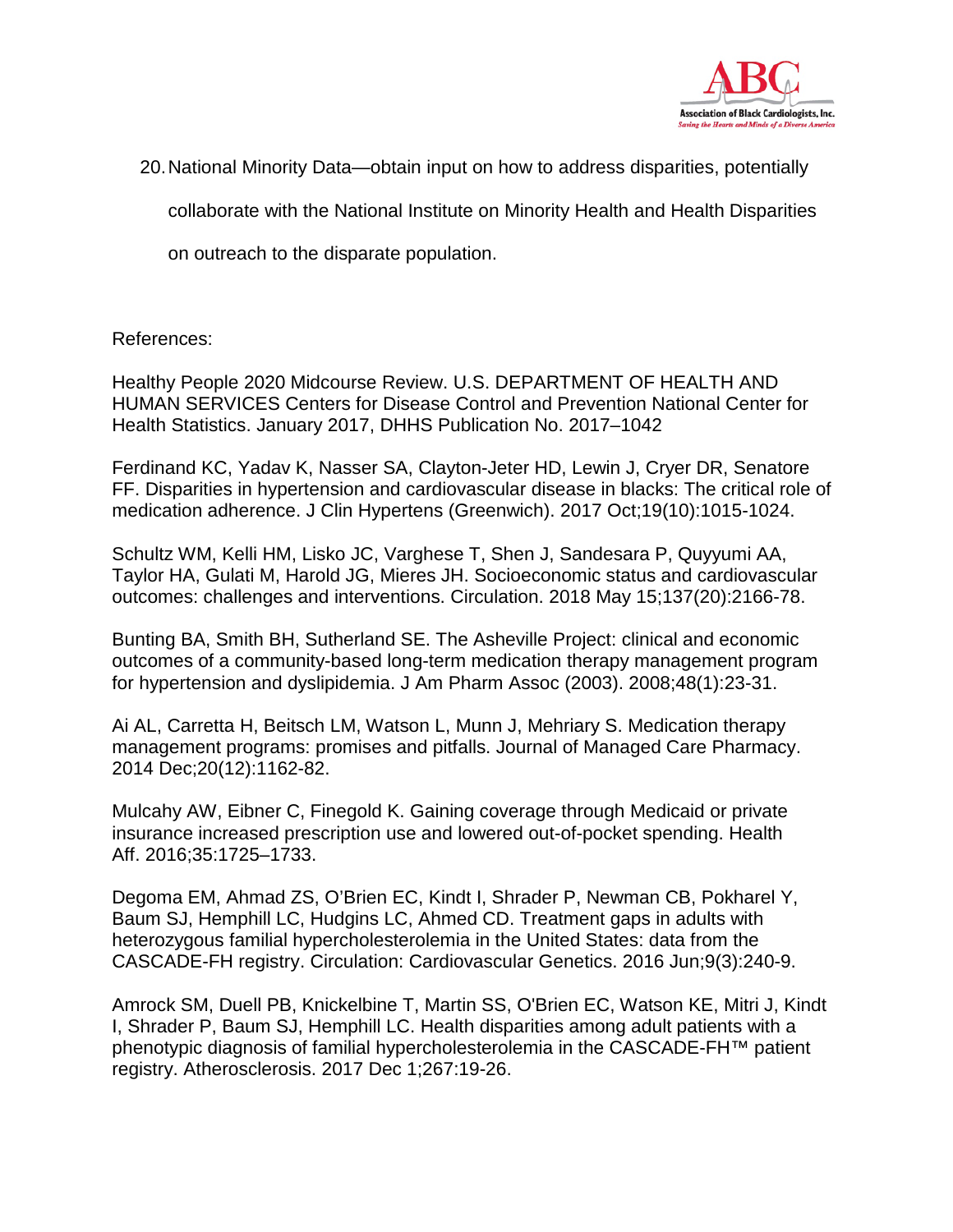

Holmes DR, Jr, Nishimura RA, Grover FL, et al. Annual Outcomes With Transcatheter Valve Therapy: From the STS/ACC TVT Registry. J Am Coll Cardiol 2015;66:2813-23. 10.1016/j.jacc.2015.10.021

Centers for Medicare and Medicaid Services (CMS). Proposed Decision Memo for Transcatheter Aortic Valve Replacement (TAVR) (CAG-00430R) Website, Accessed 6/10/19 [https://www.cms.gov/medicare-coverage-database/details/nca-proposed-decision-](https://www.cms.gov/medicare-coverage-database/details/nca-proposed-decision-memo.aspx?NCAId=293&NCDId=355&ncdver=1&ver=4&IsPopup=y&bc=AAAAAAAAQAAA&)

[memo.aspx?NCAId=293&NCDId=355&ncdver=1&ver=4&IsPopup=y&bc=AAAAAAAAQ](https://www.cms.gov/medicare-coverage-database/details/nca-proposed-decision-memo.aspx?NCAId=293&NCDId=355&ncdver=1&ver=4&IsPopup=y&bc=AAAAAAAAQAAA&) [AAA&](https://www.cms.gov/medicare-coverage-database/details/nca-proposed-decision-memo.aspx?NCAId=293&NCDId=355&ncdver=1&ver=4&IsPopup=y&bc=AAAAAAAAQAAA&)

Wu JR, Lennie TA, Moser DK. A prospective, observational study to explore health disparities in patients with heart failure—ethnicity and financial status. European Journal of Cardiovascular Nursing. 2017 Jan;16(1):70-8.

### **Appendix A: Summit Participants**

Keith C. Ferdinand, MD, FACC, FAHA, FASH, FNLA (Program Chair) Gerald S. Berenson Endowed Chair in Preventive Cardiology Professor, Tulane University School of Medicine Chair, Access Initiative, Association of Black Cardiologists. Inc.

Cat Davis Ahmed, MBA Vice President, Policy and Outreach The FH Foundation

Dennis Cryer, MD, FAHA Chief Medical Officer CryerHealth, LLC

Phillip Duncan, MD, FACC Medical Director, Heart Care For You Cardiac Health Management Network Chair, Prior Authorization Workgroup Association of Black Cardiologists, Inc. John M. Fontaine, MD, MBA, FACC, FHRS Professor of Medicine Director of Arrhythmia Services Drexel University College of Medicine President, Association of Black Cardiologists, Inc.

Millicent Gorham, PhD (Hon), MBA, FAAN Executive Director National Black Nurses Association, Inc.

Ryan Gough Executive Director Partnership to Advance Cardiovascular Health (PACH)

Aaron Horne, Jr., MD, MBA Structural and Interventional **Cardiologist** Heart and Vascular Specialists of North Hills, HCA Healthcare Co-Chair, Structural Heart Task Force,